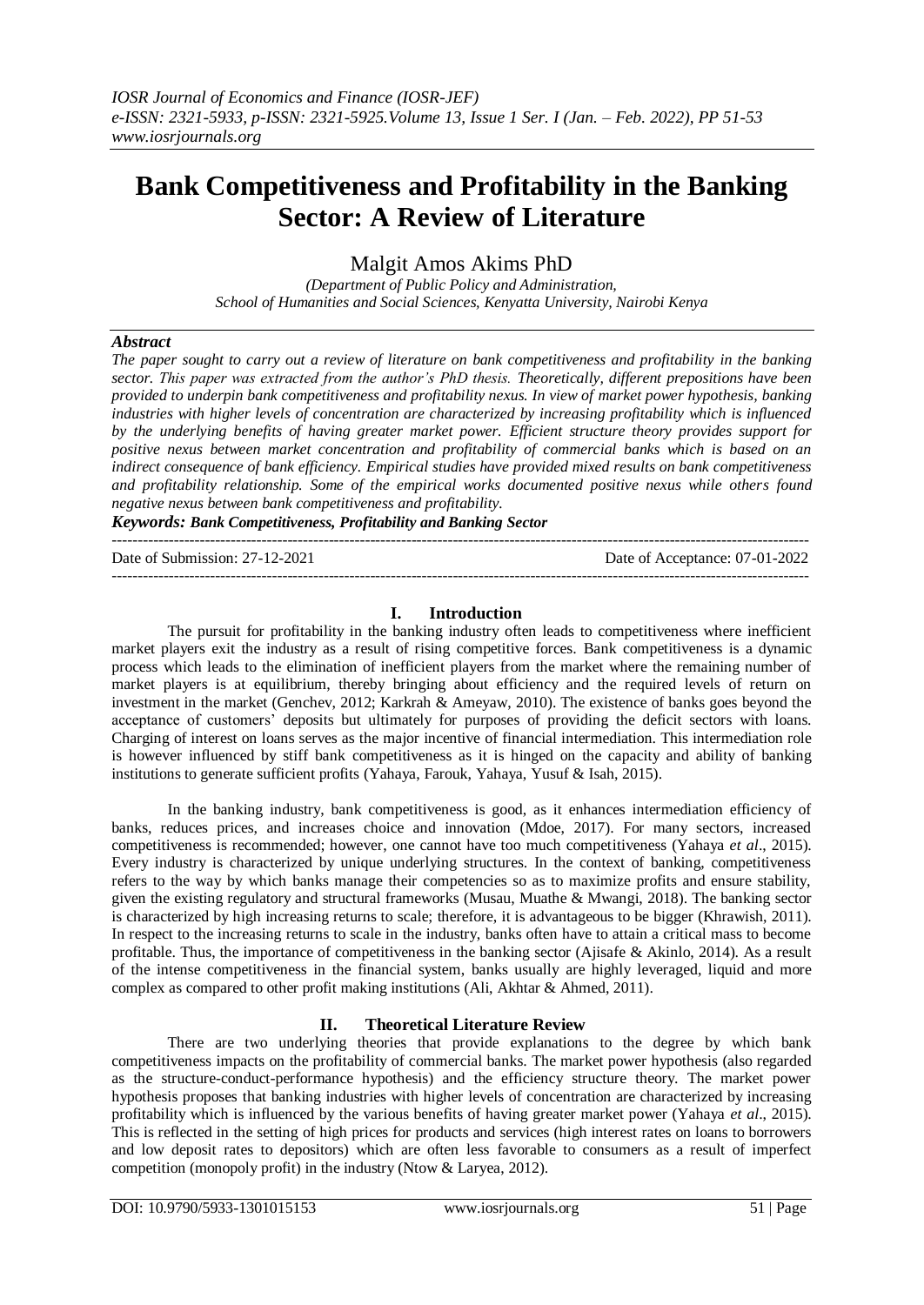Stronger levels of competitiveness however, do not necessarily translate to higher profitability levels. The hypothesis of structure-conduct-performance (SCP) proposes that in a market where there is high concentration and lower competitiveness, banks individually strive to achieve abnormal (monopolistic) profits (Akinkunmi, 2017). The market power of a bank can therefore be reflected in its profitability level (Janger & Schmidt-Dengler, 2010). The SCP hypothesis proposes that, as market concentration tends to increase, profitability should have a downward trend that is if there is no collusive behavior among firms (players) in the market (Hu & Xie, 2016). On the other hand, if the profitability of banks is on the increase accompanied by rising concentration, the implication is that commercial banks in the market are colluding for purposes of reaping oligopoly profits (Yahaya *et al*., 2015). This notion therefore rests on the view that market structure has an influence on the conduct (behavior) of banks, which subsequently affects profitability.

In a banking industry with high bank competitiveness, commercial banks are likely to exhibit collusive behaviour, as such the oligopoly rents of these banks increase profitability (Hu & Xie, 2016). Conversely, the efficient structure theory provides support for positive nexus between market concentration and profitability of commercial banks which is based on an indirect consequence of bank efficiency (Janger & Schmidt-Dengler, 2010). This proposes that increases in the levels of bank efficiency leads to higher profitability in the banking industry.

#### **III. Empirical Literature Review**

A number of studies have been done on bank competitiveness and profitability. Mdoe (2017) studied competition and profitability relationships with respect to commercial banks in Kenya. The study was based on a balanced panel data focusing on thirty six commercial banks for the years 2001- 2014. The study findings indicated that, concentration reduces bank profitability in the short run; however, in the long run concentration increases profitability of banks.

Abel and Le Roux (2016) evaluated the determinants of profitability in the banking sector of Zimbabwe. The time scope of the study was the years 2009 Q1 to 2014 Q2 which also covers the period of multicurrency system adoption. The study which was based on panel (fixed effect) regression methodology revealed that, bank specifics are the key drivers of profitability in the banking sector of Zimbabwe. Concentration had an insignificant negative effect on bank profitability in Zimbabwe.

Ajide and Ajileye (2015) analyzed the effect of market concentration on profitability in the Nigerian banking industry. Profitability which was the dependent variable was proxied using return on capital employed while the Concentration Ratio (CRL) was used as the predictor variable. The study applied time series (aggregate level) data ranging from the years 1991 to 2012. Findings from the analysis indicated that, market concentration had a negative and insignificant effect on profitability. The study findings negate the market power hypothesis which stipulates a positive relationship between market concentration and profitability of banks.

Yahaya *et al.* (2015) studied the impact of competition on financial performance of commercial banks in the context of Nigeria. The study focused on the fifteen listed commercial banks for the time period 2005 to 2014 with a total number of one hundred and fifty (150) observations. Competition was the independent variable which was proxied by market share. Using multiple regression analysis, findings of the study indicated a negative relationship between competition and financial performance. The study recommended that bank regulators should ensure a healthy competition in the sector as this will curb its negative effect on financial performance of banks.

Osuagwu (2014) explored the determinants of bank profitability in Nigeria. Profitability of banks was assessed in terms of net interest margin, return on assets and return on equity. Consequently, market power was measured using the Herfindahl Hirschman Index (sum of squares of market share of each bank). The study utilized panel data methodology focusing on the time scope spanning from the years 1980-2010. The results from the panel regression technique indicated that, market power (HHI) had a significant negative effect on all the profitability measures used in the study. The negative effect implied that the increase in market power resulted in corresponding decrease in bank profitability.

Sayedi (2014) evaluated the effect of market power on profitability of commercial banks in Nigeria. Bank profitability was assessed using return on equity and return on assets. The study population comprised of fifteen (15) listed commercial banks at the Nigerian Stock Exchange. The study utilized secondary data for the period 2006 to 2011. The study applied regression analysis and found that, market power had significant positive effect on profitability (return on assets). The model for return on equity indicated that, market power had significant positive effect on profitability of listed commercial banks in Nigeria. The study recommended that the managers of commercial banks should strive to increase and sustain market power (market share).

Genchev (2012) studied the nexus between market share and bank profitability in Bulgaria. The study aimed at exploring the effect of various factors (which include market share and industry concentration) on